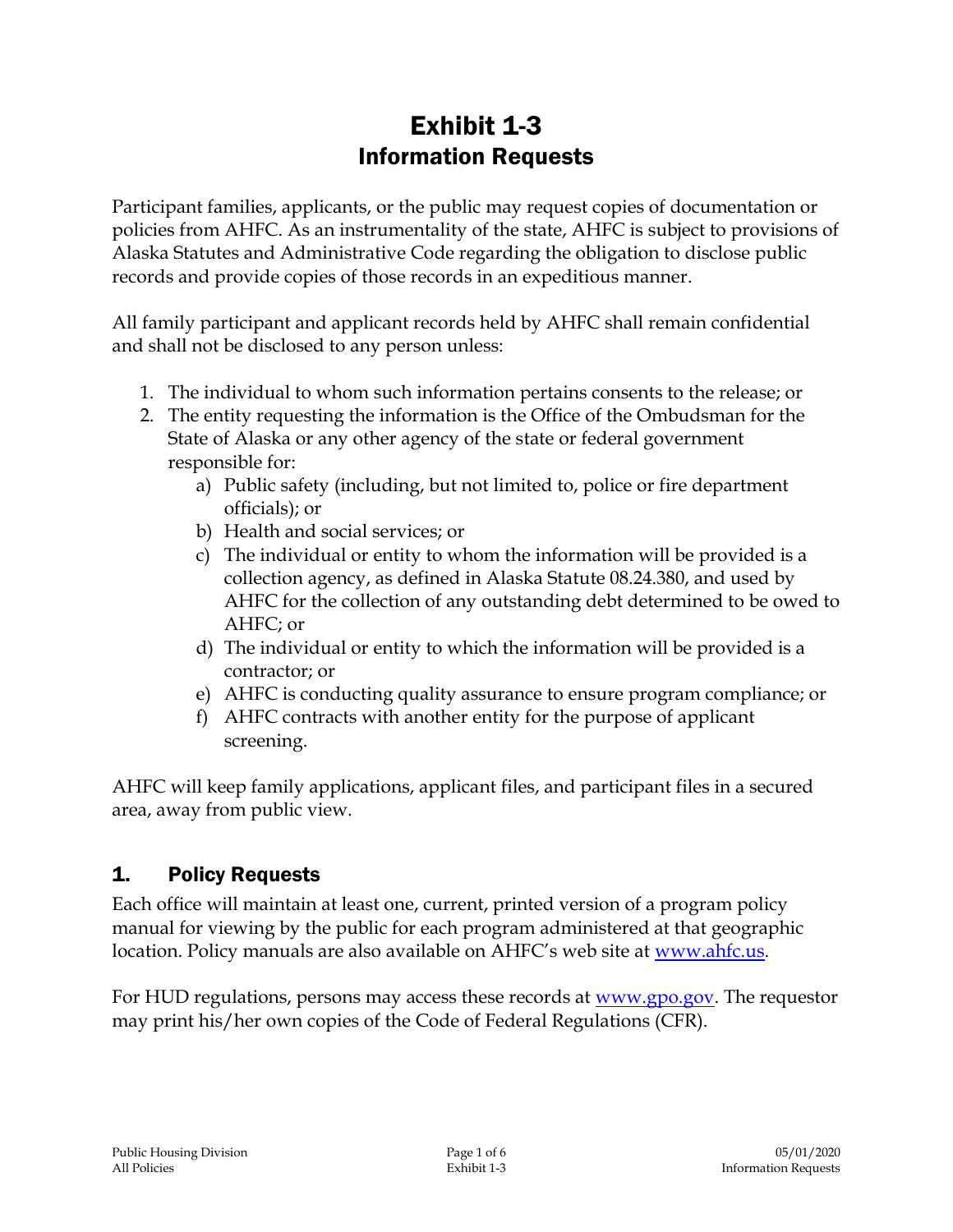## 2. FOIA Information Requests

### HUD Regulation 24 CFR 15.1

(b) Subpart B. Subpart B of this part contains the rules that HUD follows in processing requests for records under the Freedom of Information Act (FOIA) (5 U.S.C. 552). These rules should be read together with the FOIA, which provides additional information about access to records maintained by HUD. Information routinely provided to the public as part of a regular Department activity may be provided to the public without following this subpart.

#### HUD Regulation 24 CFR 15.101

(a) In General. Records that are required to be made available for public inspection in an electronic format are accessible on the Department's Web site at [www.hud.gov/FOIA.](http://www.hud.gov/FOIA) Each HUD office (headquarters and field) has a FOIA Public Liaison that can assist individuals in locating records. A list of the Department's FOIA Public Liaisons is available at [www.hud.gov/FOIA.](http://www.hud.gov/FOIA)

(b) Electronic FOIA reading room. As required by 5 U.S.C. 552(a)(2), HUD makes records created on or after November 1, 1996, available through its electronic FOIA Reading Room, located on HUD's FOIA Web site at [www.hud.gov/FOIA.](http://www.hud.gov/FOIA)

#### AHFC Policy

The Corporate Communications Officer has the responsibility for responding to FOIA requests in a timely and appropriate manner.

FOIA requests for non-routine information can involve a charge for copying and research time. These potential charges, timeframes to respond, and the appeals process are referenced in the Release of Information Policies and Procedures maintained by Government Relations & Public Affairs.

### 3. Cooperation with Law Enforcement Agencies

AHFC will comply, on a case-by-case basis, with information requests from federal, state, or local law enforcement officers. AHFC will authenticate any request to release applicant or family information prior to release. AHFC will supply, upon legitimate request, (1) the current address, (2) Social Security number, when appropriate, or (3) photograph (if available) of any recipient of assistance.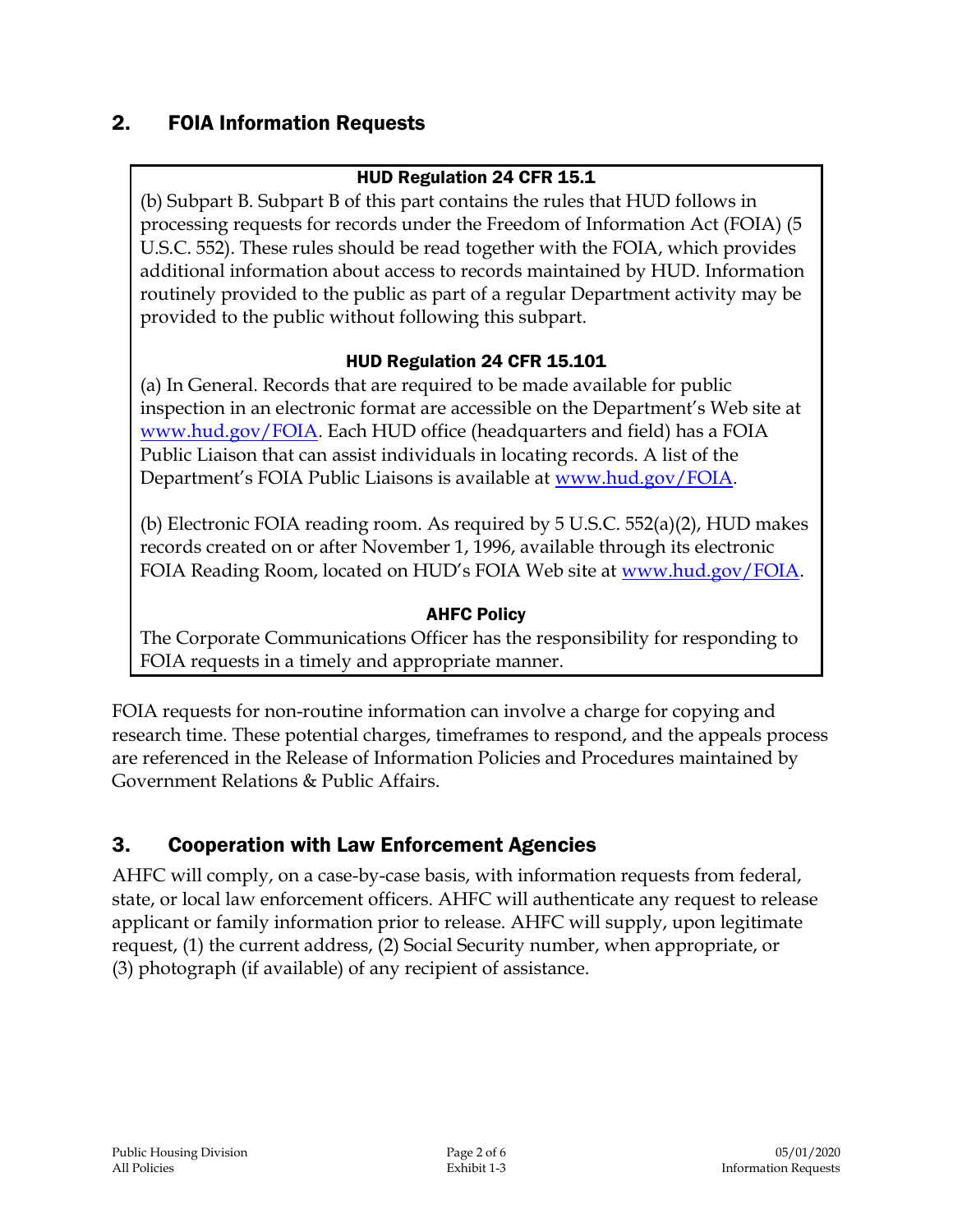# 4. Requests from Other Agencies

AHFC will comply, on a case-by-case basis and when appropriate, with information requests from federal, state, or local agencies. AHFC will authenticate any request to release applicant or family information prior to release.

### 4.A Attorney Requests

An attorney representing AHFC, a participant or applicant family, or other agency may contact AHFC for records in a family's file. These requests will be coordinated with AHFC's representative at the Attorney General's office.

#### 4.B Subpoena Requests

AHFC may receive a subpoena from a court requesting copies of documents from a family's file. These requests will be coordinated with AHFC's representative at the Attorney General's office and the Housing Operations Director.

### 5. Family Requests

Only authorized persons may request copies of a family's file. The request may be for all or part of a file.

#### 5.A Information Collection

### HUD Regulation 24 CFR 5.210(c)

Subpart B—Disclosure and Verification of Social Security Numbers and Employer Identification Numbers; Procedures for Obtaining Income Information (a) Purpose. This subpart B requires applicants for and participants in covered HUD programs to disclose, and submit documentation to verify, their Social Security Numbers (SSNs). This subpart B also enables HUD and PHAs to obtain income information about applicants and participants in the covered programs through computer matches with State Wage Information Collection Agencies (SWICAs) and Federal agencies, in order to verify an applicant's or participant's eligibility for or level of assistance. The purpose of this subpart B is to enable HUD to decrease the incidence of fraud, waste, and abuse in the covered programs.

(c) Federal preemption. This subpart B preempts any State law, including restrictions and penalties, that governs the collection and use of income information to the extent State law is inconsistent with this subpart.

#### AHFC Policy

1. AHFC shall obtain financial information from state agencies only where a Memorandum of Agreement exists outlining the need for such information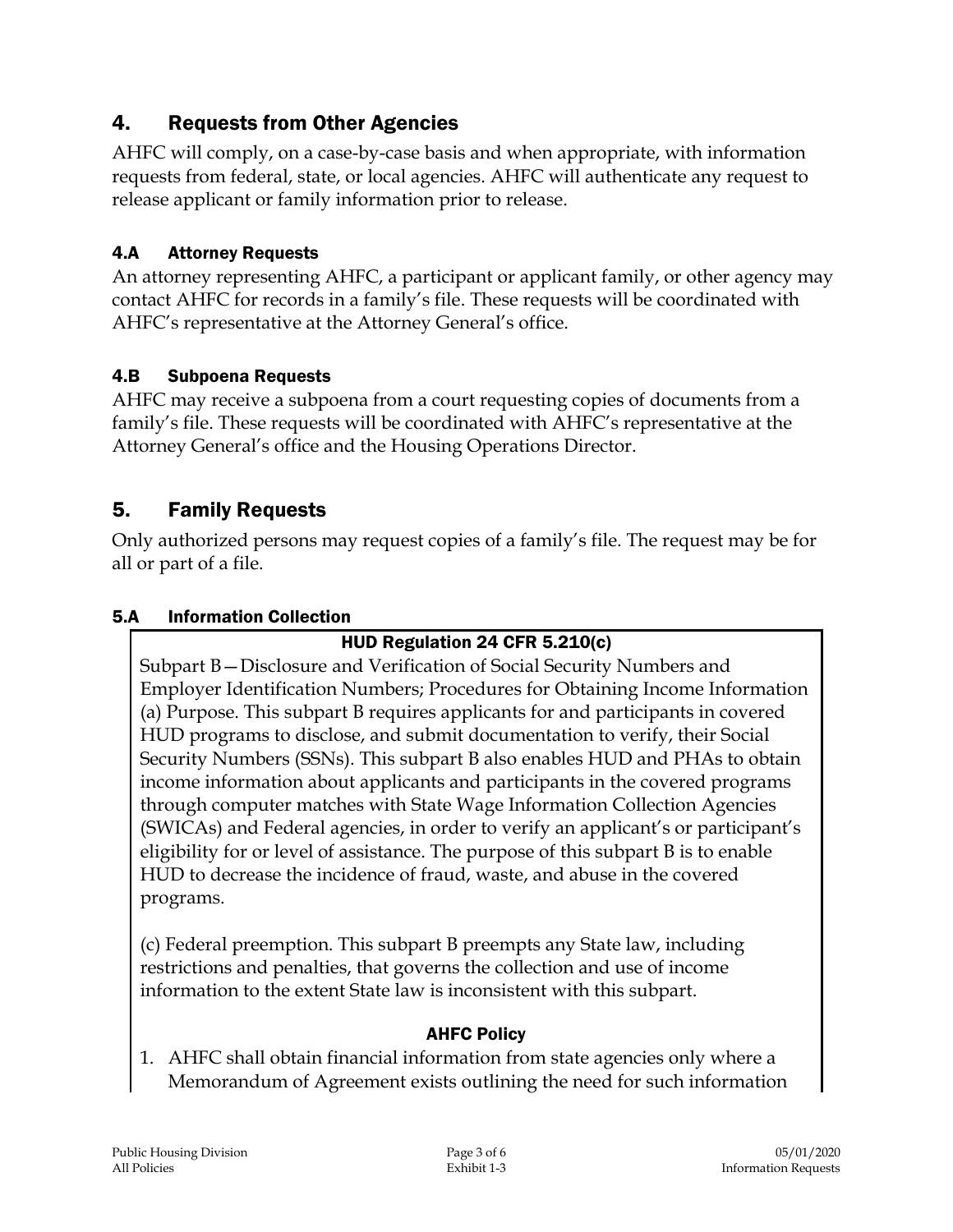exchange – i.e., the Alaska Division of Public Assistance and the Alaska Department of Labor and Workforce Development.

2. AHFC shall obtain information related to cash benefits and wages only as they pertain to AHFC housing assistance programs.

### 5.B Privacy Act and Confidentiality of Records

### HUD Regulation 24 CFR 5.212

(a) Compliance with the Privacy Act. The collection, maintenance, use, and dissemination of SSNs, EINs, any information derived from SSNs and Employer Identification Numbers (EINs), and income information under this subpart shall be conducted, to the extent applicable, in compliance with the Privacy Act (5 U.S.C. 552a) and all other provisions of Federal, State, and local law.

(b) Privacy Act notice. All assistance applicants shall be provided with a Privacy Act notice at the time of application. All participants shall be provided with a Privacy Act notice at each annual income recertification.

#### AHFC Policy

AHFC complies with 42 U.S. Code 3544, Preventing Fraud and Abuse in Housing and Urban Development Programs, in the collection, maintenance, use, and dissemination of Social Security Numbers (SSN), Employer Identification Numbers (EIN), and any information derived from SSNs and EINs. In conformance with the Authorization for the Release of Information/Privacy Act Notice, AHFC will gather, use, and retain income information accordingly. Violations of privacy laws can result in criminal charges under both the Federal Privacy Act and Alaska Statute, including AS 11.46.484, AS 11.46.740, and AS 23.20.110.

- 1. All assistance applicants are provided and required to sign a Privacy Act Notice at the time of eligibility determination.
- 2. All adult household members are required to sign a Privacy Act Notice as required in order to maintain a current version in the file.

### 5.C Releases of Information

AHFC has several types of release of information forms. All forms are available at each local AHFC office, and staff can help families decide which form is appropriate for each circumstance.

#### 5.D File Review Appointment

When a family requests a copy of his or her file, AHFC will set an appointment with the family to review the file and determine which documents the family requires. If the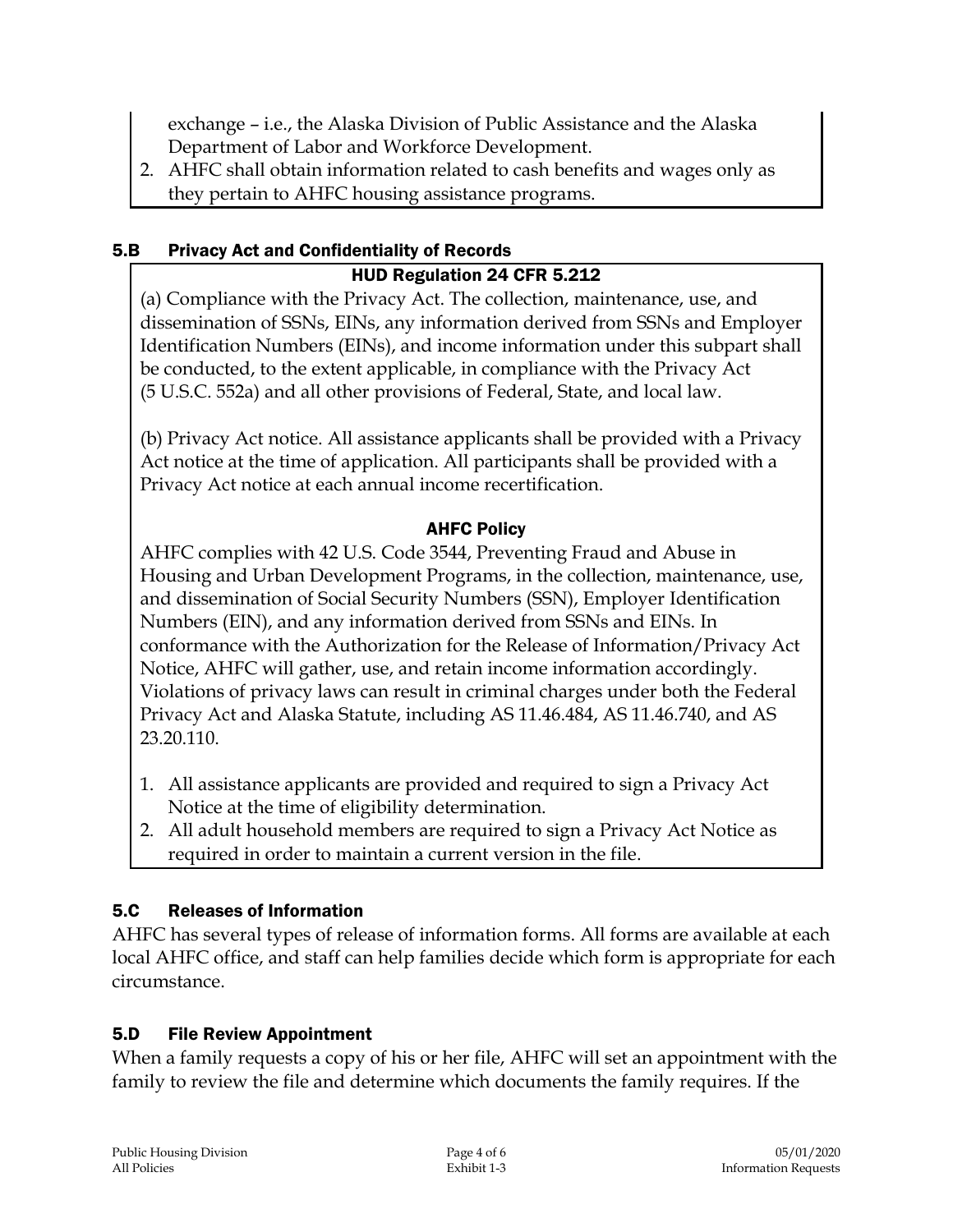number of pages is 20 or under, staff will make the copies for the family at that time and provide the copies at no cost to the family.

# 6. Documentation Fees

The U.S. Department of Housing and Urban Development (HUD) allows PHAs to set reasonable fees for providing copies of agency documents and records. This documentation includes electronic family information that is stored in AHFC's computer programs such as memos.

If the copies needed are over 20 pages, the cost is \$0.25 per page. The information will not be provided until payment in full is rendered. For families unable to pay the copy fee, see the Fee Waiver procedure below.

### 6.A Standard Agency Documents

Documents produced by AHFC for use in the normal course of business are provided to the public at no charge. Examples of these types of documents include blank applications, blank forms, grievance procedures, AHFC policy, and HUD regulations.

If a person requests a large number of these documents (over an hour to produce), staff may schedule a date when these documents will be available to the requestor. Staff may have up to seven (7) business days to assemble the required documents.

### 6.B Family File Records

Only authorized persons may request copies of a family's file. The request may be for all or part of a file. Not all documents in the file may be copied.

1. EIV Printouts

A person may only have access to or copies of the portion of the EIV report that contains his/her information. Adults may have access to or copies of the portions of the EIV report that contain information pertaining to minor children in their custody.

These documents will be redacted from a family's file before any third party viewing. The exception is a review of the family file by persons authorized to audit or perform quality assurance.

- 2. Department of Labor Printouts Follow the rules pertaining to EIV printouts.
- 3. Housing Choice Voucher Owner/Landlord W-9s Only an owner or landlord may have access to or copies of the W-9 in the file.